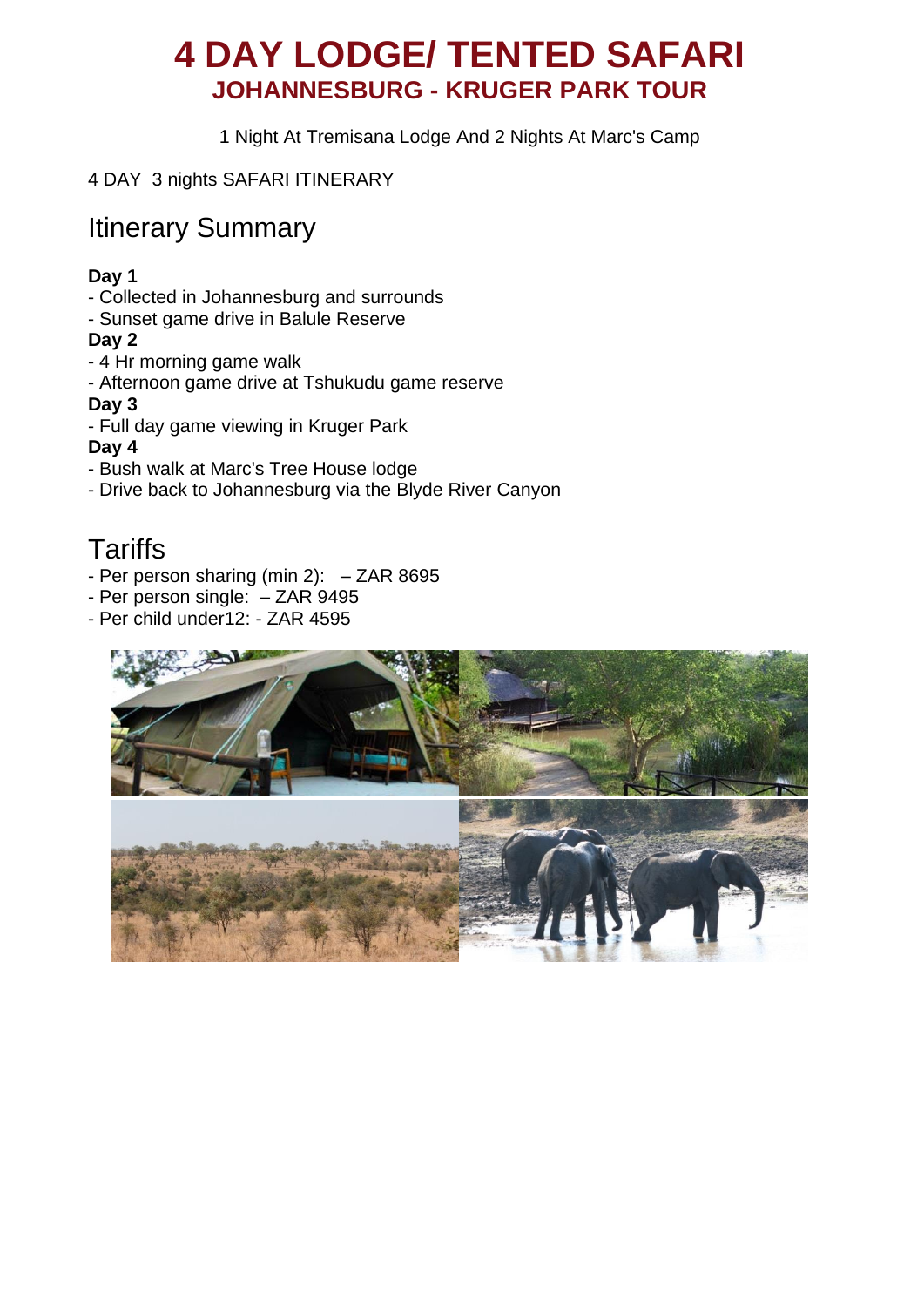# Tour Details:

**DAY ONE:** We collect you from your hostel or Johannesburg Airport and travel via Dullstroom or Nelspruit to TREMISANA LODGE in the Big Five Balule Game Reserve. Transfer to an open Landcruiser for a Sunset Drive. After dark, spotlights are used to locate nocturnal animals. Dinner will be a Bush Braai at the new Marula Tree Boma. Overnight in en suite chalets at Tremisana.



**DAY TWO:** Awaken at sunrise for an exhilarating day of unforgettable bush life. Drive to a remote part of the Balule Game Reserve, where you enjoy a 4h Bush Walk. Your experienced field guide will lead you through the bush. The thrill of following Africa's large animals until you can take a photo will remain with you forever. Adrenalin surges will be acute, notwithstanding the presence of your armed ranger. Return to Tremisana for brunch. At around 14h00 we go on an afternoon game drive in game reserve. Dinner and overnight at Marc's Camp Tent



**DAY THREE**: After breakfast you travel on the open-sided Game Viewer to the Orpen Gate of Kruger. The added elevation and absence of windows allow for excellent viewing and photographic opportunities. Your qualified guide will show you various animals, large and small, that frequent this outstanding wildlife paradise. The zone of Kruger you visit has the highest percentage population of giraffe, zebra, wildebeest and impala that attract numerous lions and other predators. Dinner and overnight at Marc's Camp.



**DAY FOUR**: We enjoy an early morning Bush Walk accompanied by an armed ranger. You will be shown various interesting details of the bush, including insects, spoor and scats. You have an excellent chance of encountering Buffalo, Nyala and other game on foot. After breakfast, we drive to the Three Rondawels of the Blyde River Canyon. We return you to your hostel or airport at around 17h00.